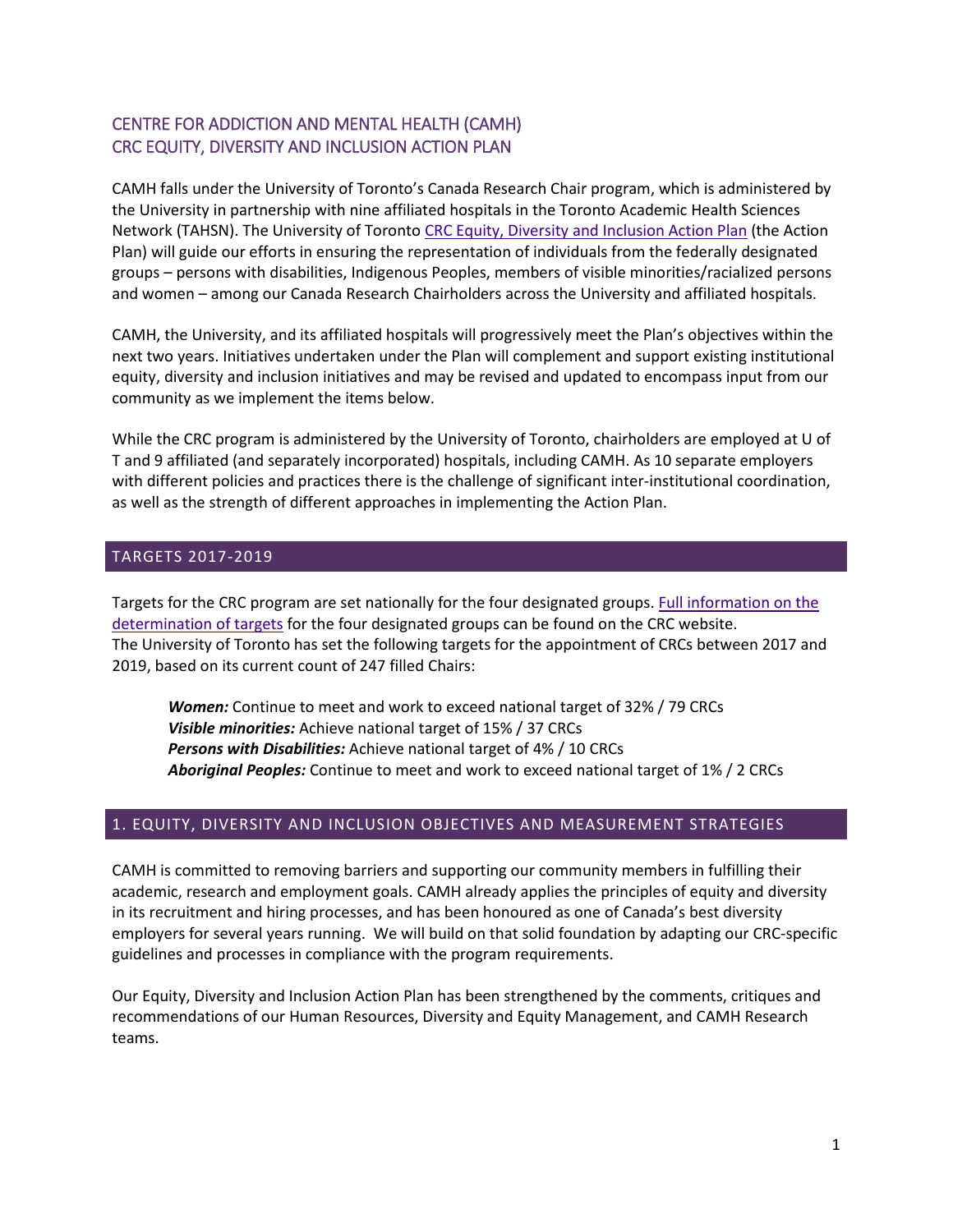### UNCONCIOUS BIAS TRAINING

### **OBJECTIVE: ENSURE ALL CRC NOMINATION COMMITTEE MEMBERS PARTICIPATE IN UNCONSCIOUS BIAS AND BEST PRACTICES FOR RECRUITMENT TRAINING**

All individuals involved in the CRC nomination process are required, at minimum, to complete the [online](http://www.chairs-chaires.gc.ca/program-programme/equity-equite/index-eng.aspx#a1)  [training module](http://www.chairs-chaires.gc.ca/program-programme/equity-equite/index-eng.aspx#a1) provided by the national CRC Secretariat. Internal administrative processes for CRC nominations will be changed to both communicate this requirement and to confirm completion of unconscious bias training.

New internal resources will be developed in collaboration with CAMH Research and Human Resources to augment the CRC's unconscious bias training module. Search/nomination committee chairs and persons involved in reviewing applications for a CRC will receive additional tools or training on unconscious bias and recruitment best practices.

#### REVIEW OF INTERNAL ADMINISTRATIVE PROCESSES

### **OBJECTIVE: COMPLETE A REVIEW OF CAMH ADMINISTRATIVE PROCESSES FOR CRCS IN ADVANCE OF OUR NEXT AVAILABLE OPEN CHAIR POSITION**

CAMH's processes for CRC nominations will be reviewed and assessed to ensure that Action Plan requirements are clearly and frequently communicated and that administrators, staff, and nominees are appropriately informed about processes, requirements, and supports in place at CAMH.

### U OF T GUIDE TO CRC NOMINATIONS

### **OBJECTIVE: COLLABORATE WITH U of T AND AFFILIATED HOSPITALS TO DEVELOP AN [ONLINE GUIDE](http://www.research.utoronto.ca/crc/ediap/#_U_of_T)  [TO CRC NOMINATIONS](http://www.research.utoronto.ca/crc/ediap/#_U_of_T)**

This guide will explain the process of CRC nominations at U of T and the affiliated hospitals for administrators, faculty, staff and potential nominees. It will include equity, diversity and inclusion focused best practices for each stage of the process from recruitment of a nominee, through to fostering a supportive environment for our Canada Research Chairs.

CAMH will develop supplementary content relevant to its recruitment and employment policies and practices.

### DEVELOP TOOLS FOR DATA COLLECTION

### **OBJECTIVE: ENCOURAGE CRC APPLICANTS AND NOMINEES TO COMPLETE CAMH'S EMPLOYMENT EQUITY SURVEY AND THE CRC SURVEY ON THE FOUR DESIGNATED GROUPS**

In consultation with Human Resources, CAMH Research will develop a communication strategy to promote the importance of completing these voluntary surveys as they provide accurate data on the representation of diverse staff at CAMH. CAMH is currently in the process of updating its employment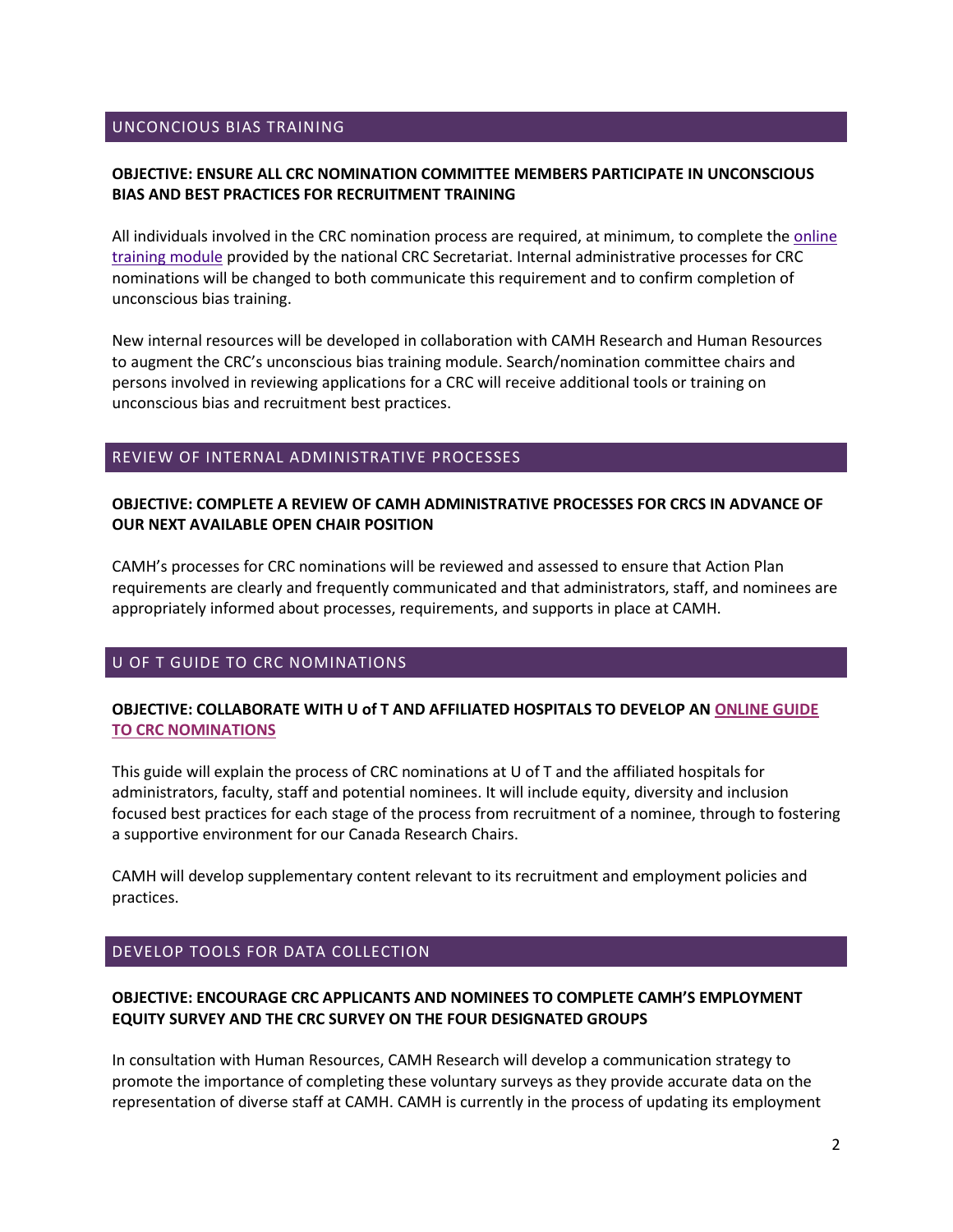equity survey of all employees, and will develop appropriate mechanisms to collect information on membership in the four designated groups that align with the organization and emphasize the confidentiality of responses.

## DEVELOP STRATEGIES TO RECRUIT AND SUPPORT CRCS FROM THE FOUR DESIGNATED GROUPS

### **OBJECTIVE: DEVELOP STRATEGIES TO RECRUIT CRCS FROM THE FOUR DESIGNATED GROUPS**

CAMH is committed to developing processes to enhance internal capacity building and retention strategies that leverage diverse talent and expertise across the four designated groups. These processes will align with CAMH's organizational culture that fosters critical self-reflection and accountability in honouring differences among our employees, clients, and partners. Diversity awareness and capacity building are an ongoing and valued process for all CAMH stakeholders.

It is anticipated that sections of the  $U$  of T CRC Guide will directly address issues related to the recruitment of CRCs from the four designated groups. CAMH will aim to develop processes that complement ongoing work on building a supportive and inclusive environment for women, people with disabilities, visible minorities, and Indigenous researchers.

## CAREER DEVELOPMENT AND MENTORING FOR CRCS AND POTENTIAL CRCS

### **OBJECTIVE: CONTINUE TO BUILD A SUPPORTIVE AND INCLUSIVE CULTURE BY OFFERING CAREER DEVELOPMENT WORKSHOPS**

CAMH will build on resources from our Research Services Office to facilitate professional development workshops for early- and mid-career researchers on how to plan for future opportunities (e.g. grants, awards and honours, CRCs and other named chairs, etc.) and to explore additional measures to support CRCs.

Current and past CAMH, U of T, and affiliated hospital CRCs will be encouraged to communicate with U of T's VPRI regarding ideas for additional supports or programs.

## BUILD ON CURRENT INITIATIVES TO FOSTER EQUITY, DIVERSITY AND INCLUSION

Our strategies to recruit and retain a diverse cohort of Canada Research Chairs align with broader equity, diversity and inclusion initiatives at CAMH. The CAMH Strategic Plan, *Vision 2020: Tomorrow. Today*, identifies Equity and Inclusion as one of its key themes. CAMH has been a leader in diversity and equity, and will continue to develop strategies to effectively support and advance our community's strengths in research and innovation.

Some of CAMH's diversity initiatives include:

• Employee working groups for women, LGBT, people of colour, disability accessibility, and staff with experience of addiction or mental health challenges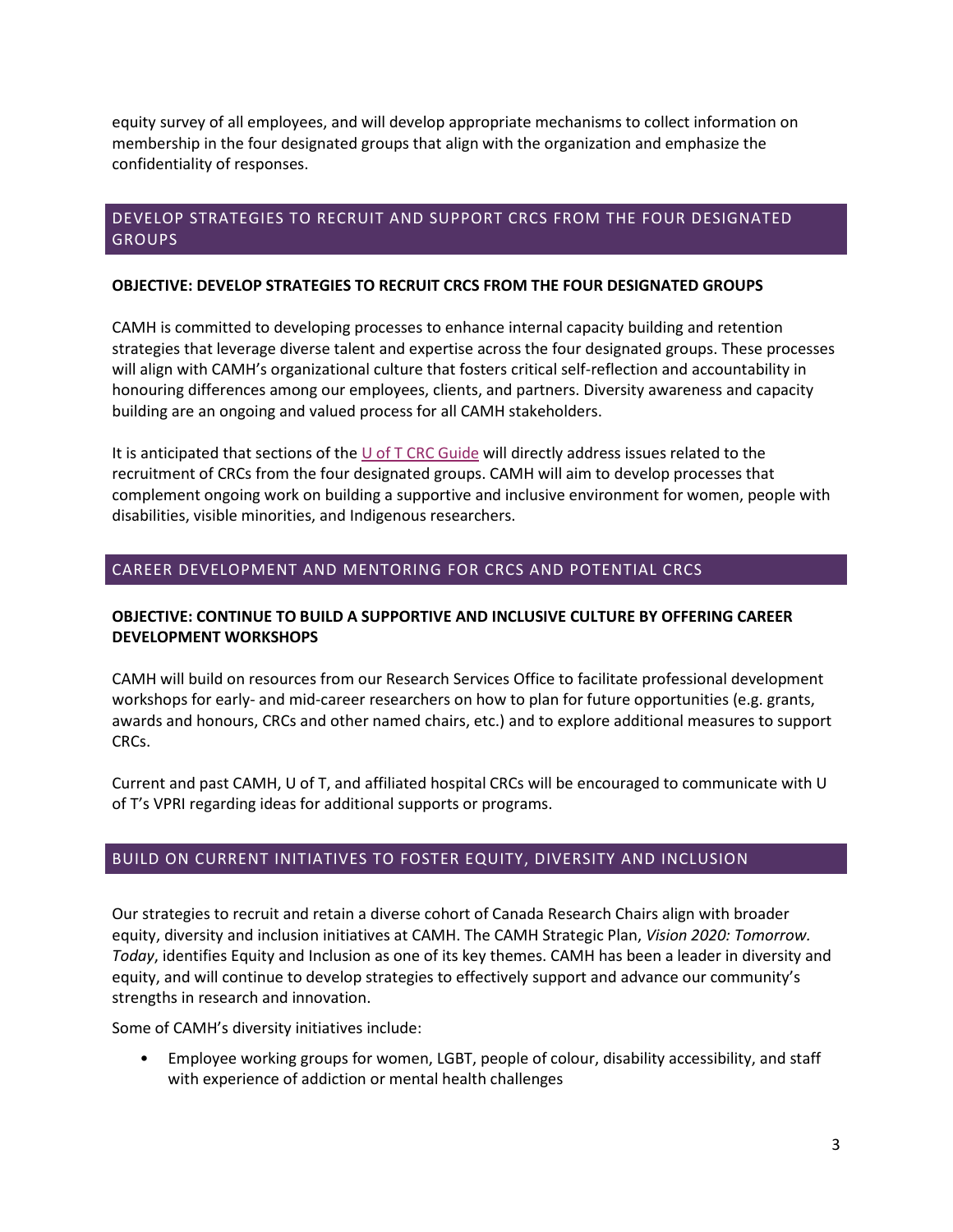- Bias-free interview training for recruiters and managers; mandatory diversity training for new hires; AODA training; in-house training on Aboriginal peoples, LGBTQI, women and cultural competency
- A Health Equity department that works to create equal opportunities for good health and reduce differences in health among population groups, and organizes events and celebrations to recognize important dates such as Black History Month, Disability Awareness Week, LGBTQI Pride and National Aboriginal Day.

CAMH will continue to build on these initiatives, while working in close partnership with U of T and its affiliated hospitals to implement the action plan elements and initiate local plans to enhance equity, diversity and inclusion.

## 2. MANAGEMENT OF CANADA RESEARCH CHAIR ALLOCATIONS

### **ALLOCATION OF CRCS AT CAMH**

CAMH already applies the principles of equity and diversity in its recruitment and hiring processes, and has been honoured as one of Canada's best diversity employers for several years running. We will build on that solid foundation by adapting our CRC-specific guidelines and processes in compliance with the program requirements.

U of T is responsible for managing the distribution of Chairs (by Tier and Council) across hospitals and academic divisions (see [U of T's Action Plan](http://www.research.utoronto.ca/crc/ediap/#allocations) for the allocation process). At CAMH, the Research Leadership Team (comprised of the Vice-President Research, Senior Director Research Strategy & Operations, applicable Program Director(s)/Clinical Chief(s), and if appropriate the Physician-in-Chief and/or CEO/President) follows a similar process to determine the program areas in which a CRC would best advance research priorities.

### **ADVANCEMENT, RENEWALS AND PHASE-OUT OF CHAIRS AT CAMH**

One year prior to the expiry date of a CRC, the CAMH Research Services Office (RSO) will contact the CRC Holder to request an updated CV and progress report for review by the Research Leadership Team if the CRC Holder has indicated they would like to renew the CRC for another term or if applicable, advance to a Tier 1. Based on the CV and progress report, the Research Leadership team will decide if the current CRC should be: a) terminated at the end of the term and not renewed; b) advanced to Tier 1 if applicable and if a T1 chair is available; c) renewed for another term at the same level.

*Tier 1 Renewal*: CAMH will follow the CRC program update stating that institutions can only nominate Tier 1 Chairs for renewal once, for a maximum of two seven-year terms.

*Tier 2 Renewal*: The CAMH RSO clarifies at the outset of every Tier 2 nomination that there is no automatic advancement to a Tier 1. Advancements occur where there is confluence of a deserving Tier 2 Chairholder, strategic advantage to CAMH research priorities, and an available Tier 1 Chair.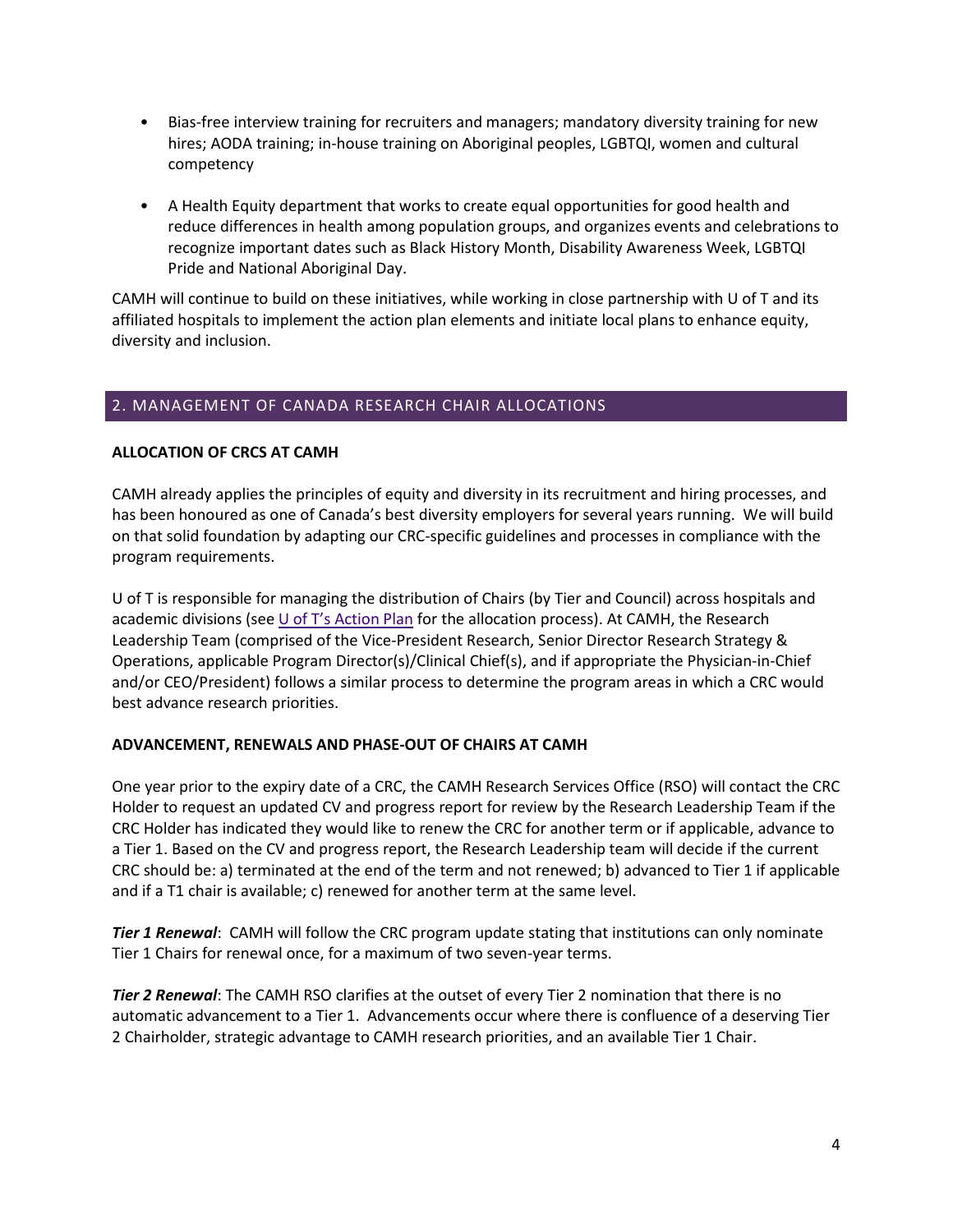CAMH's process to determine which Chairholders will relinquish their award if required, is a difficult process decided by the CAMH Research Leadership Team. Factors taken into consideration include the end date of Chair awards, and the potential impact on the Chairholder and the research program.

### **INSTITUTIONAL SUPPORT FOR CHAIRHOLDERS AT CAMH**

CAMH commitments beyond the Nominee's base salary are not mandatory but have been provided in the past. Due to current fiscal constraints, no future CRCs will include CAMH commitments beyond the Nominee's base salary and in-kind commitments associated with central services (e.g. maintenance, operations, research office, HR, finance, etc.). Any stipends that exist at the time of the application will not be included in the CRC application as a commitment. As this policy applies to all nominations, CAMH will ensure that individuals from the four designated groups are not disadvantaged in negotiations related to the level of institutional support provided to them.

The conditions of employment at CAMH and/or U of T are negotiated at the time of appointment and follow the policies of each institution. All CRC nominees are required to sign an acceptance letter that outlines the institutional support provided to Chairholders. This letter is being reviewed as part of  $\underline{U}$  of [T's Action Plan.](http://www.research.utoronto.ca/crc/ediap/#support_chairholders)

### **INSTITUTIONAL SUPPORT FOR ADMINISTRATORS INVOLVED IN CRC NOMINATIONS**

As part our organization's inclusive recruitment practices, CAMH provides bias-free interview training for recruiters and managers and ensures that prospective candidates receive the appropriate accommodation if needed. Additionally, CAMH includes diversity-specific questions as part of the interview process and incorporates mandatory diversity training into its orientation and onboarding processes.

U of T will be building resources related to unconscious bias and non-standard career paths into the online guide for CRC nominations referenced in th[e Action Plan](http://www.research.utoronto.ca/crc/ediap/#_U_of_T) objectives. Individuals involved in CRC recruitment and nomination processes at CAMH will be regularly reminded of this resource.

## 3. COLLECTION OF EQUITY AND DIVERSITY DATA

As part of our Action Plan, CAMH will work in collaboration with U of T and its affiliated hospitals to align processes on equity and diversity data collection wherever possible.

**Employment equity data:** All CAMH employees are encouraged to complete the voluntary, confidential employment equity survey. This survey is overseen by CAMH's Manager of Health Equity and stored in a separate database. Access to data is limited to designated staff.

**Internal Applicant pool data:** CAMH does not currently collect applicant pool data for internal CRC competitions. This process is being rolled out as part of our Action Plan, and we are exploring options for data collection in advance of our next competition for a CRC position.